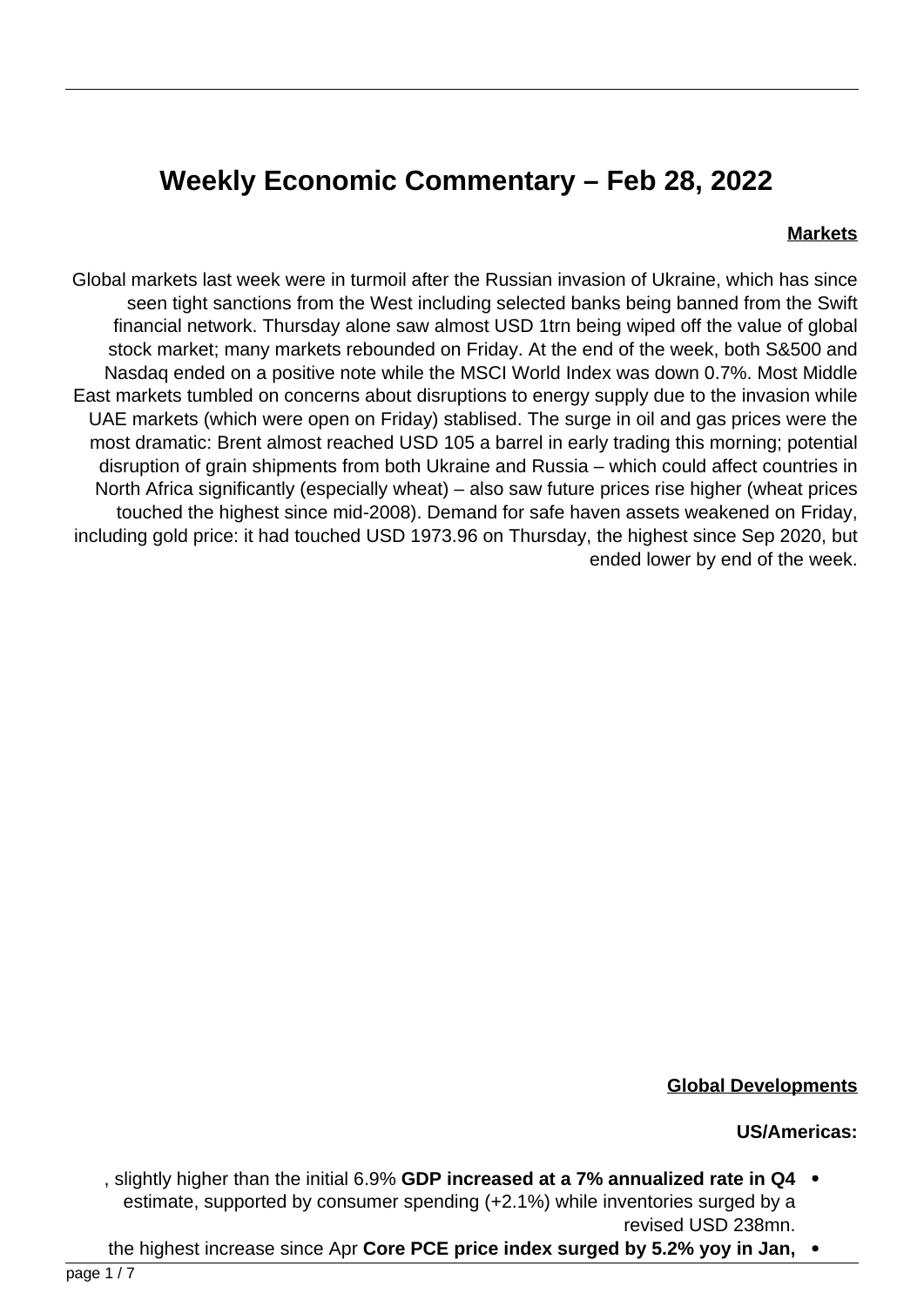1983. Including both food and energy prices, headline PCE rose to 6.1%, the most in Jan, reversing Dec's Personal spending accelerated by 2.1% since Feb 1982. . following a 0.4% uptick the month **Personal income was flat in Jan**0.8% decline. .before

- th<sub>(Dec: 1.2%)</sub>, posting the 4Durable goods orders inched up by 1.6% mom in Jan consecutive month of gains. Non-defense capital goods orders excluding aircraft grew by 0.9% (Dec: 0.4%).
- (Jan: 55.5), supported Flash manufacturing PMI in the US inched up to 57.5 in Feb Input cost inflation eased to a nine-month by gains in factory orders and export sales. , but production continues to be hampered by scarcity of raw materials, supply chain **low** disruptions and labour shortages.
	- (Jan: 8.0), Richmond Fed manufacturing index fell to a 5-month low of 1.0 in Feb as new orders dropped (-3 from 6 in Jan) though employment gained (to 20 from 4 in (Dec: 0.07), improving Chicago Fed national activity index rose to 0.69 in JanJan). across all categories.
	- in to a seasonally adjusted annual rate of 801k New home sales fell by 4.5% mom **Pending home sales fell for**, given high home prices and rising mortgage rates. Jan **, dropping by 5.7% mom – the steepest since a in Jan consecutive month <sup>th</sup>the 4** record drop in Apr 2020.
- by 18.6% yoy in Dec (Nov: 18.3%). The S&P Case Shiller home price index increased National Composite Index posted a gain of 18.8% in 2021, the highest calendar year increase in 34 years and much higher than 2020's 10.4% uptick.
	- from the previous <sup>th</sup> Initial jobless claims slipped to 232k in the week ended Feb 18 **Continuing** week's upwardly revised 249k; the 4-week average eased to 236.25k. - this is the lowest level since <sup>th</sup>to 1.476 mn in the week ended Feb 11 **claims eased** , 1970.<sup>th</sup> March 14

## **Europe:**

- , the lowest monthly rate in 6 HICP in the euro area inched up 0.3% mom in Jan . .months
- (from the earlier estimate of  $2.7\%$ ). In Q4, GDP in Germany grew by  $2.9\%$  yoy in 2021 GDP declined by 0.3% (lower than the 0.7% estimated before), with the drop in consumer spending (-1.8%) slightly offset by government spending (1%).
- with Producer price index in Germany surged to a new record high 25% yoy in Jan . energy prices the biggest contributor to the uptick (+66.7%) in addition to upticks in intermediate goods (20.7%) and capital goods (5.3% - the biggest gain since Dec 1982).
- to 58.5 in Feb (Jan: 59.8) despite strong**Germany's flash manufacturing PMI slipped** uptick in services PMIorder growth given staff absenteeism due to infections. But the - up 2.4 points to 56.2. **rise in composite PMI** (to 56.6 from 52.2) supported the
- **(Jan: 58.7): while Flash manufacturing PMI in the eurozone eased to 58.4 in Feb** supply bottlenecks eased, respondents indicated that inflow of new orders exceeded gains in production. As in Germany's case, the jump in services PMI (to 55.8 from 51.1) (to 55.8 from 52.3). **climb in composite PMI**supported the
	- **(Jan: 96). Both the German Ifo business climate index inched up to 98.9 in Feb** current assessment and expectations increased to 98.6 and 99.2 (from 96.2 and 95.8 respectively), supported by the relaxation of restrictions and waning Covid numbers.
		- **(Feb: -6.7), given high GfK consumer confidence survey worsened to -8.1 in Mar**  $\bullet$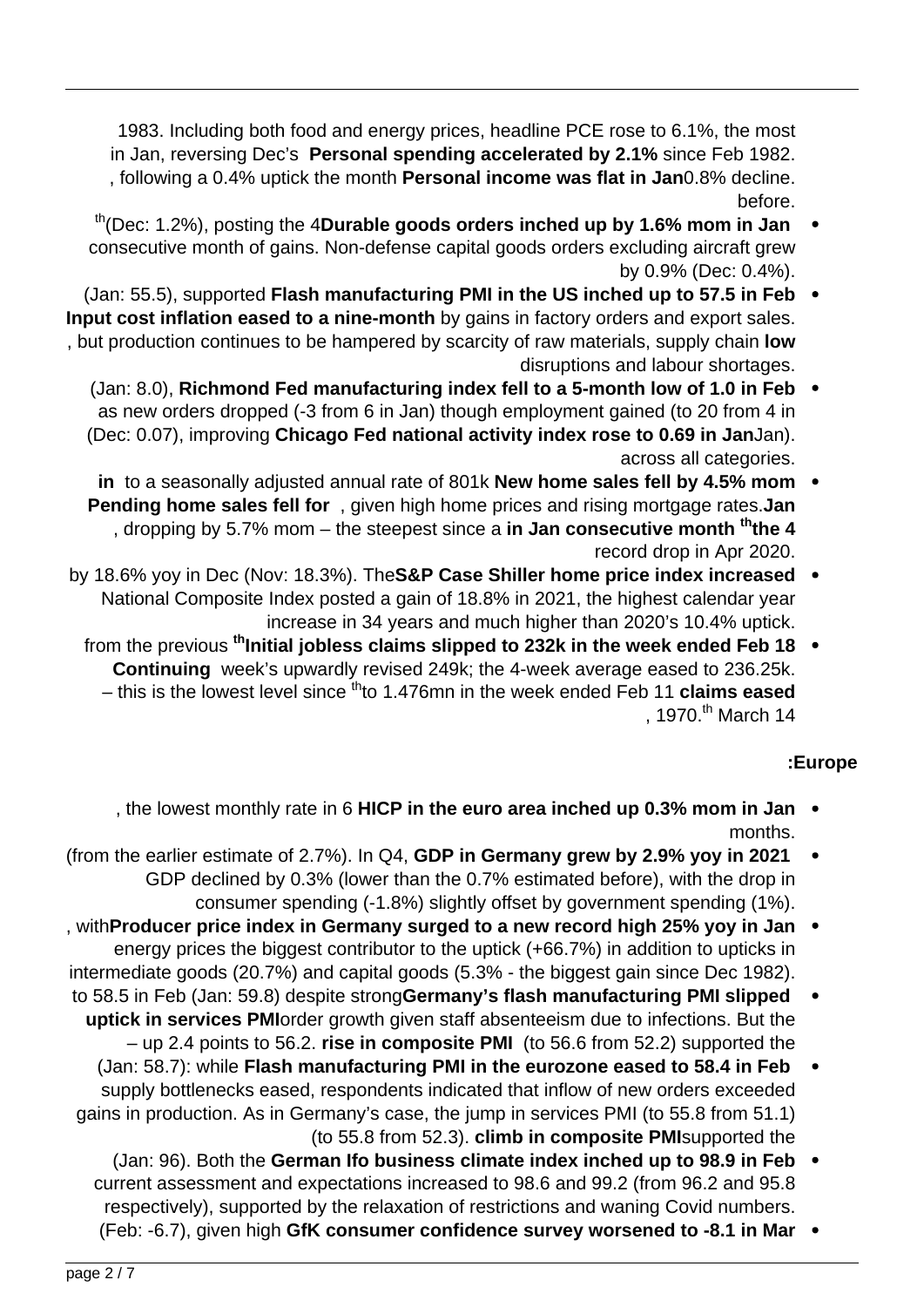inflation rates. The lifting of pandemic-related restrictions should lead to near-term .improvements

- **Feb in 112.7**). The Eurozone's economic sentiment indicator edged up to 114 in Feb  $\bullet$ final estimate of consumer confidence in Feb remained unchanged at -8.8 while the business climate edged down slightly to 1.79 from the previous estimate of 1.8.
- from the month in Feb Flash manufacturing PMI in the UK stood unchanged at 57.3  $\bullet$ from 54.1. Output services PMI shot up to an 8-month high of 60.8 before while growth in the service economy (sub-index at 60.8) exceeded that seen in the manufacturing sector by a wide margin (sub-index at 56.7).

# **Pacific Asia:**

- **The People's Bank of China left interest rates unchanged at 3.7% at the meeting .** the apex bank on Friday pumped a net CNY 290bn through seven-day reverse repurchase agreements - the most since Sep 2020 - to keep liquidity stable at the end of the month.
- **(Jan: 55.4), the weakest Flash manufacturing PMI in Japan declined to 52.9 in Feb** time in 5 months and new exports orders st ince Sep 2021: output shrank for the 1 growth slowed.
- **(Jan: 0.5%), the highest since Dec Inflation in Tokyo inched up to 1% yoy in Feb** 2019. Excluding fresh food prices ticked up to 0.5% from 0.2% the month before  $$ largely due to the 24.2% surge in energy prices. Excluding food and energy, prices fell by 0.6% (Jan: -0.7%).
- **the highest level since Jul Japan's leading economic index climbed to 104.8 in Dec** - up from the preliminary reading of 104.3 and Nov's 103.9. The coincident index edged down slightly to 92.7 in Dec (Nov: 92.8).
	- The **1.25% of Korea maintained the 7-day repurchase rate steady at 1.25% The**  $\bullet$ raising rates three times since Aug) while signaling tighter policy up ahead. Inflation is expected to touch 3.1% this year, much higher than the previous 2% estimate. in additional (USD 14.2bn) parliament approved another KRW 9trnSeparately, the **spending related-pandemic**.
		- **by 10.7% mom in Jan; excluding Manufacturing output in Singapore plunged .** biomedical manufacturing, output fell by 0.2%.

**Bottomline: Concerns about inflation rise as both energy prices and grain prices surge to** multi-year highs and supply disruptions can be expected to linger. While release of oil from global strategic reserves is being planned, it seems unlikely that the OPEC+ will provide additional oil when it meets this week. Central banks are likely to continue tightening plans given inflationary pressures. Meanwhile, the Russian central bank doubled interest rates to 20% earlier today after the sanctions led to a plunge in the rouble (-29% to almost 118 vis-à-vis the dollar in early trading).

## **Regional Developments**

- by 116% yoy to BHD 498mn Revenues from online transactions in Bahrain surged in 2021 from more than 3.7mn transactions. The digital transformation also saw 57 new government services migrating to online channels and 91% of the community opting to use eServices.
	- **Real estate transactions in Bahrain increased**  $\bullet$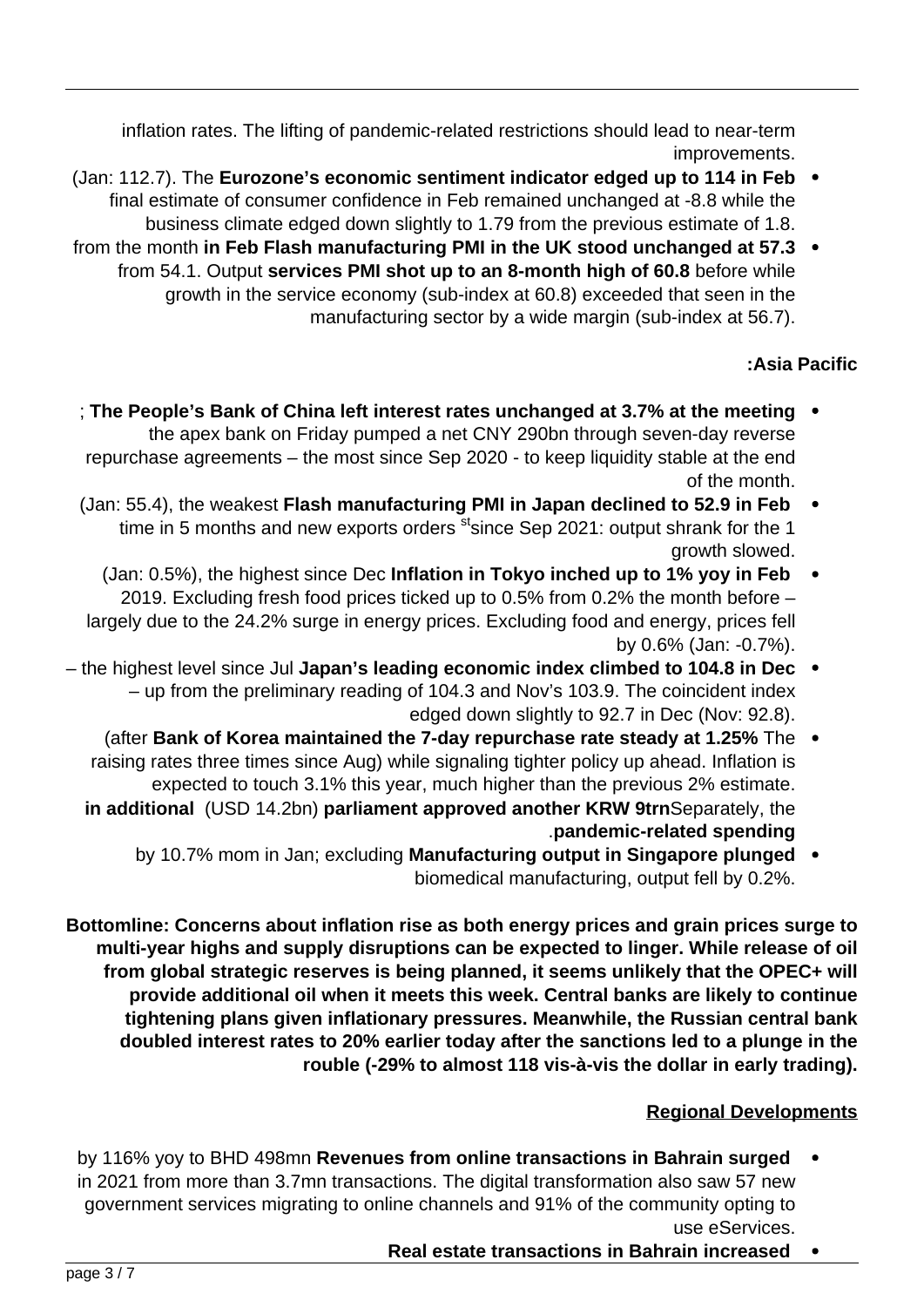by 46% yoy to BHD 1bn (USD 2.7bn)

in 2021, supported by government initiatives (especially National Real Estate Plan .(2021-2024

- <sup>th</sup> will discuss with its shareholders (on March 20 Bahrain-based GFH Financial Group , reported Argaam.plans to list on Tadawul and Abu Dhabi Securities Exchange) its
- ), up from 2% in Oct-Dec 2021Q2 of the current financial year (Egypt grew by 8.3% in the same quarter a year ago but lower than the  $9.8\%$  growth in Q1 of the current fiscal year. Growth is estimated to range between 6.2-6.5% this fiscal year.
- **(USD 362bn), thanks to the Bank deposits in Egypt rose by 22.3% yoy to EGP 5.7trn** retail sector deposits (up 20% to almost EGP 3.9trn). The highest growth was seen in public sector deposits (+43% to EGP 732bn) while the private business sector grew 18.3% to EGP 671bn.
- sale has selected six international banks to manage the **Egypt** Bloomberg reported that with the issuance likely to **bn2USD of its first sovereign Islamic bonds worth** happen in Q2.
	- **Egypt's non-banking financial institutions are required to obtain the FRA's prior**  $\bullet$ , according to a statement published a approval before conducting due diligences week ago. The FRA will also be setting up two new dispute resolution committees for such firms.
		- **Egypt launched a USD 50mn venture capital fund to finance new and existing** the program is operating with the support of the World Bank.**startups:**
- 's minister of petroleum and mineral resources disclosed **Egypt** Mid-last week, to start using natural gas indeal with Russia would be signed "soon" initialthat an as engine fuel. the transportation sector
- , Egypt's current energy mix includes 20% of solar, wind and hydroelectric power  $\bullet$ aims to add according to the minister of petroleum and mineral resources. The country **2035 by mix energy its to energy renewable** .**42%**
	- , according to the production in wheat Egypt has achieved 62% self-sufficiency agriculture minister. Currently, about 3.7mn acres in the country (the world's largest wheat importer) are dedicated to producing about 9.5-10 mn tons of wheat.
- aims to shift 's oil minister revealed (at a gas exporters conference) that the nationlrag for the first time ever its investment priority from the oil sector to gas
- **in late payments to public** (USD 7.78bn) Kuwait's government owes KWD 2.35bn , revealed the finance ministry, due to the lack of liquidity in the Treasury's **entities** accounts. The arrears are equal to nearly 11% of Kuwait's budget for the fiscal year that starts on April 1st.
- **(Nov: 3.9%), driven by higher costs for Inflation in Kuwait increased to 4.3% in Dec** For the full year, overall inflation rose housing services (2.4% from Nov's 0.8% gain). (2020: 2.1%); food prices jumped to 9.5% (2020: 4.9%) while housing services to 3.43% grew to 0.5% (2020: -0.2%).
	- Abu Dhabi's stock exchange signed an In a bid to strengthen strategic cooperation, . and Kuwait Clearing Co. to facilitate trading **agreement with the Kuwaiti bourse** .procedures
	- for the design and US approved a potential military sale to Kuwait worth USD 1bn . construction of the defense ministry headquarters and related equipment.
- the IMF has requested Lebanon to meet a set Reuters reported, citing sources, that . This includes a framework forof pre-conditions before initiating bailout discussions fiscal reform, revamping the insolvent banking sector, implementing capital controls,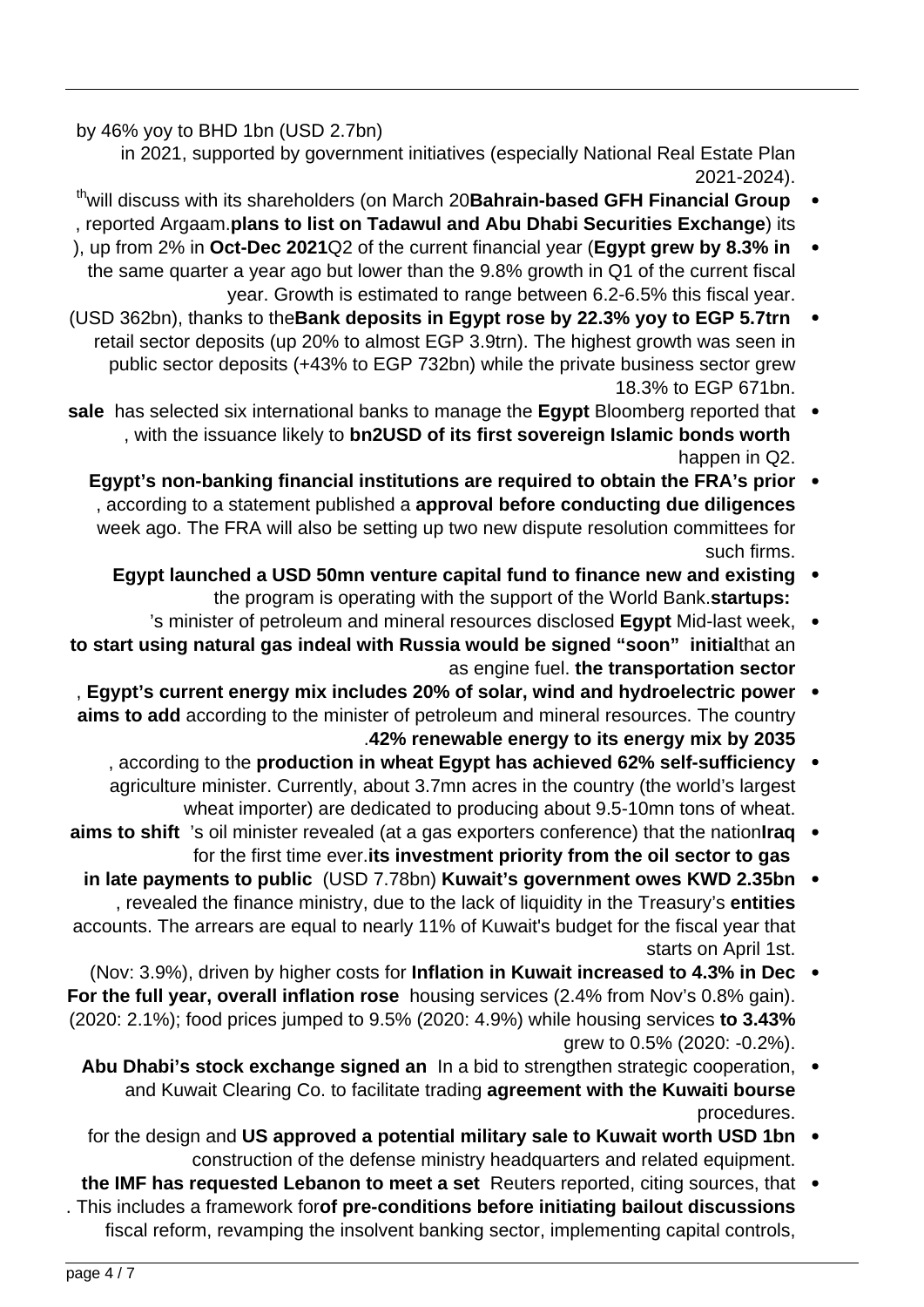amending, or lifting banking secrecy and audits of both the central bank and the state power company among others. Many of these measures would need parliamentary .approval

- **neither Qatar nor any other single country has** Qatar's energy minister revealed that . With existing the capacity to replace Russian gas supplies to Europe with LNG long-term contracts to Asian buyers, Qatar can divert only 10-15% of volumes to .Europe
- LNG production capacity will rise to 126mn 's Emir disclosed that the nation's Qatar Qatar is building from 77mn tonnes now. He also revealed thattonnes a year by 2027 which will isolate and store 2.5mn tonnes of carbon per year ina carbon capture facility four years (and 9mn tonnes per year by 2030).
	- : though significant progress has been **Negotiations on the Iran nuclear deal resume** made, very tough issues remain, according to the US State Department.
	- Moody's expects global sovereign sukuk issuance to drop to USD 73bn this year (2021: USD 88bn). In 2021, issuance volumes had already dropped by 22% with declines largely from the GCC (mostly Saudi Arabia).
	- ranks Saudi 's Government Electronic and Mobile Services Maturity IndexUN The for citizens and Arabia first in the MENA region for e-services availability globally among the G20 nations in the Digital  $nd$  businesses. Separately, it also ranks 2 Competitiveness Report 2021.



## **Saudi Arabia Focus**

- **in** (to SAR 231.3bn) Overall non-oil exports from Saudi Arabia grew by 37.7% yoy **2021** Oil exports and compares to a 73% hike in oil exports (to SAR 772.8bn). 2021 -, accounting for just over three-continue to dominate overall trade in Saudi Arabia Ratio of non-oil ourth of total trade in Q4 2021 (more than its share in Q1 2020). to an average 47.3% in 2021 from 39.5% in 2020. exports to imports increased
- **Saudi energy minister cautioned that focusing only on renewable power sources** as it would not be able to produce all the energy needed for was not right move now current recovery, also stating that lack of investments had led to the rise in energy prices.
- amid supply signs of more global demand disclosed that there areAramco's CEO close to pre-pandemic levels. But, he warned that the level of investment in the sector is inadequate to sustain short- to mid-term global demand. Separately, in an Argaam reviewing some assets to potentially sell in the interview, he stated that Aramco is , without elaborating more.future
	- by 32% yoy in 2021: exports of **Saudi Arabia's shipments of refined products grew**  $\bullet$ diesel (which accounts for 50%+ of refined oil products) grew by 35% to an average 682k bpd.
- **transfer from recent USD 86bn stakeSaudi PIF is exploring options to monetize its PIF opened 3 new subsidiary companies'**, reported Bloomberg. Separately, Aramco in London, New York and Hong Kong as part of its global expansion plans. **offices**
- **Arabia rabia is all revealed that Saudi Arabia • ome 1.95 million young s** 's Human Resources Minister revealed that Saudi Arabia in the country; he also **Saudi nationals are working in real estate and related sectors**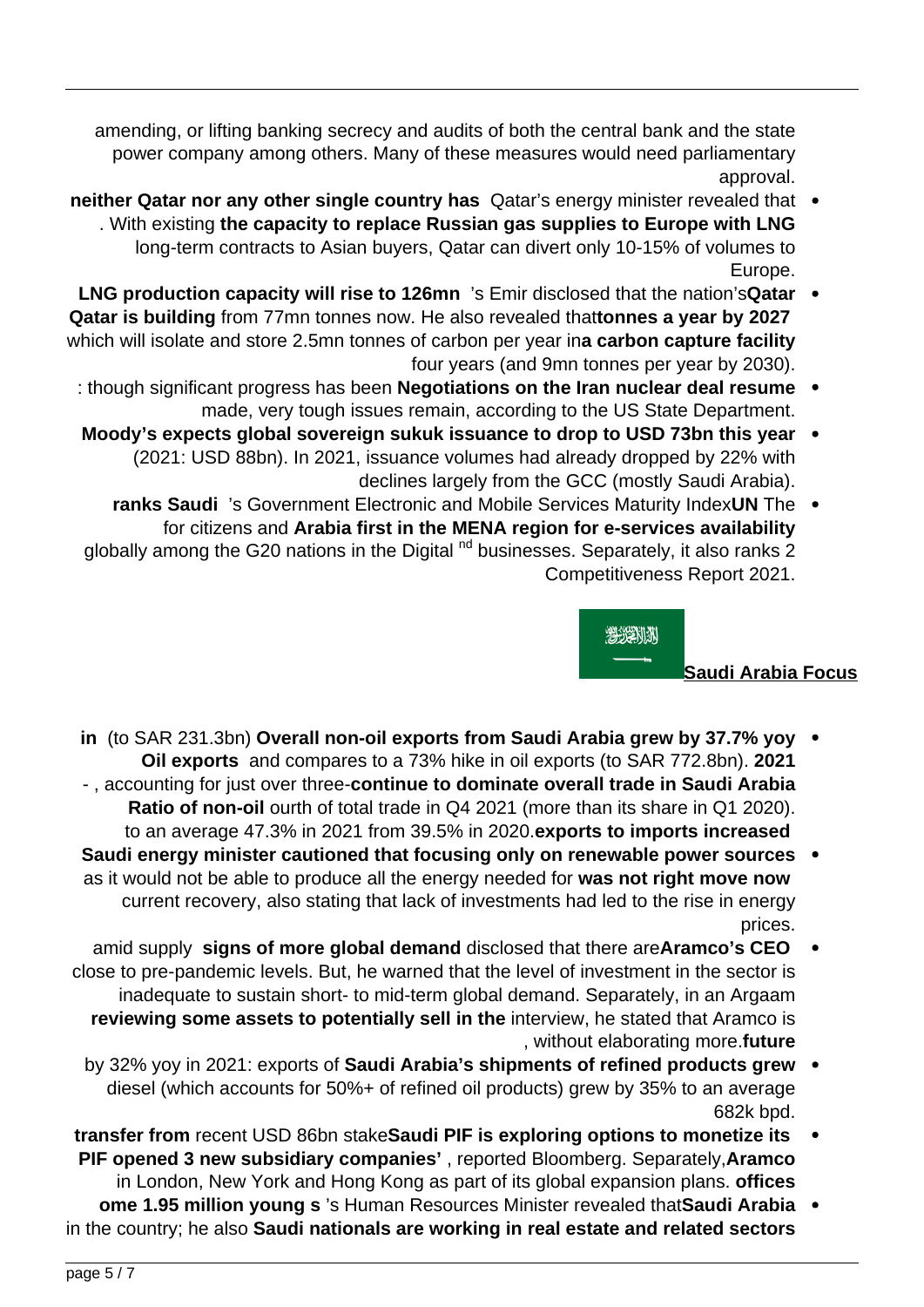tourism sector aims to create one million jobs by 2030 highlighted that the

- Volume of construction contracting in Saudi Arabia is expected to reach SAR , according to the Governor of Saudi Contractors Authority by 2024 (USD 75bn) 275bn
- 44% of homeowners in Saudi Arabia plan to A study by Knight Frank showed that . More than 80% of the respondents who are buy a second home for personal use NEOM was named the renting revealed plans to buy a home in the next 12 months. to buy a home by first time buyers and HNWIs. most preferred location
- as it shares rose to the Aramco hit a record USD 2.2trn in market value last week . highest since listing.



- (USD 517bn), UAE's non-oil foreign trade jumped by 27% yoy in 2021 to AED 1.9trn . according to Dubai's ruler. This places trade activity above pre-pandemic levels.
	- , revealed the UAE is close to signing trade deals with Indonesia and Israel The  $\bullet$ foreign trade minister, in a Bloomberg interview. Negotiations with Colombia are expected to end by Mar.
	- , disclosed the minister of state UAE does not plan to introduce income tax for now  $\bullet$ for foreign trade, stating "it is not at the table at all now".
- **formal revenue generated from services provided by the UAE's federal government** , according to the finance ministry's undersecretary. totaled AED 26bn in 2021 Revenue from the e-Dirham surpassed AED 14.3bn.
- **critical that investments flow to the stated that it wasUAE's industry minister** given that transitions towards net-zero **lowest-cost, lowest-carbon energy resources** emissions take time.
- **expects to launch its IPO in Mar, )DEWAThe Dubai Water and Electricity Authority (** , reported Reuters, citing sources. The company is expected with a DFM listing in Apr to offer between 5-10% of its shares to investors and could be valued between USD 27-37bn. It may also triple its annual dividend payout to AED 6.2bn after IPO.
- **Hospital operator across the Middle East VPS Healthcare is considering an IPO in** , reported Reuters. It had planned a listing in 2019 in London, which did not **Abu Dhabi** go happen given Brexit-related uncertainty.
- , according to a Gulf Capital is considering the setup of a SPAC that will list on ADX Reuters report.
- , with over USD UAE became the largest trading hub for rough diamonds in 2021 22.8bn worth rough diamonds traded through the UAE, according to the head of DMCC (which houses the Dubai Diamond Exchange).
- **world's busiest for international travel for the 8th** retained its title as the Dubai , with 29.1mn passengers in 2021 (up 12% yoy). However, this **consecutive year** In Q4, in 2019 miles away from the pre-pandemic of 86.4 million in annual traffic is **(+77% gog), accounting for 40% of 2021 total: this was the airport handled 11.8mn** the first time since Covid hit that quarterly traffic surpassed 10mn passengers. passenger traffic was likely to reach Separately, Dubai Airports' CEO revealed that **pre-pandemic levels only by 2024**
- UAE plans to order 12 L-15 light attack planes In a bid to diversify weapon suppliers. with an option to purchase 36 more. from China